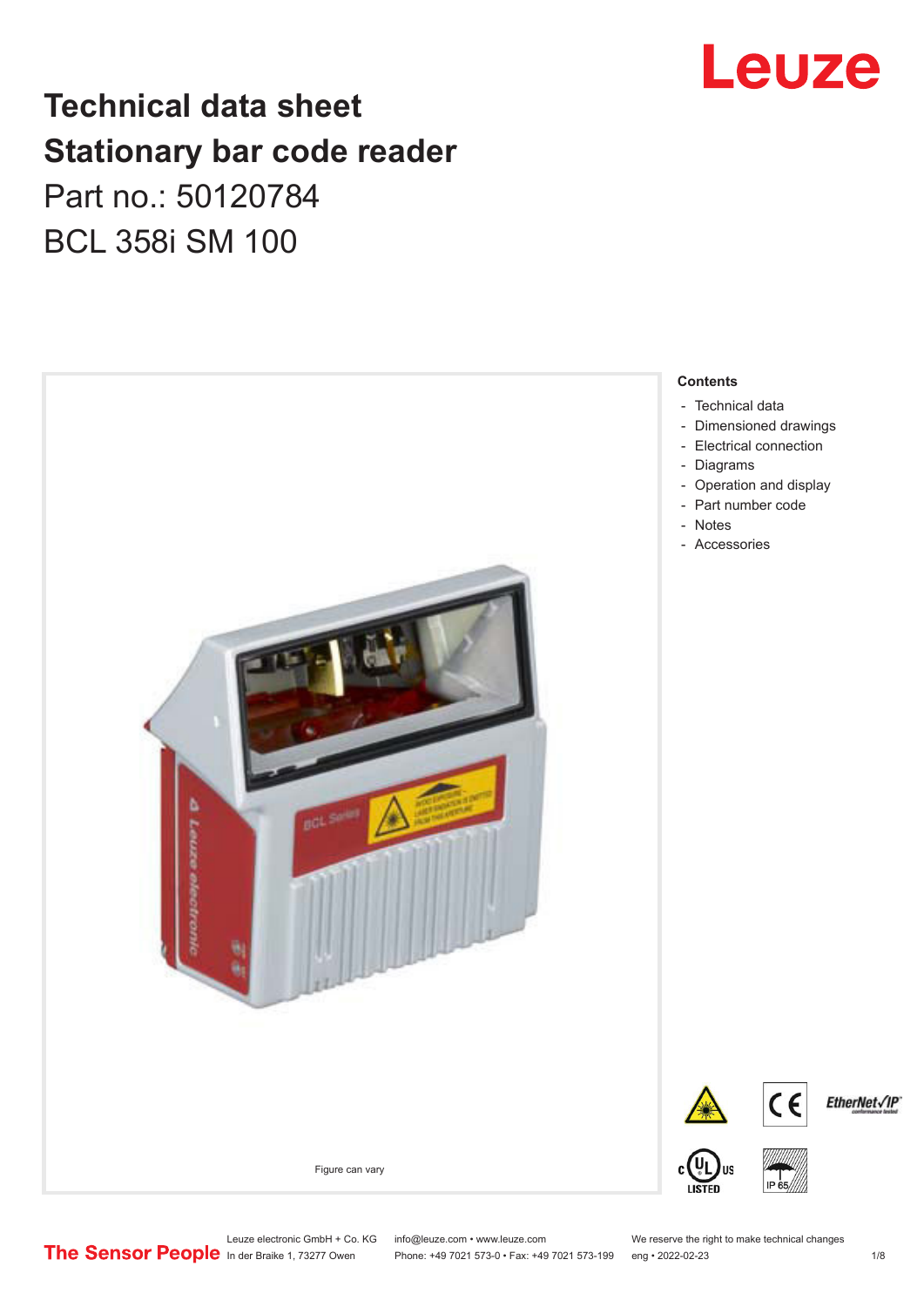### <span id="page-1-0"></span>**Technical data**

# Leuze

#### **Basic data Series** BCL 300i **Functions Functions** Alignment mode AutoConfig AutoControl AutoReflAct Code fragment technology LED indicator Reference code comparison **Characteristic parameters MTTF** 110 years **Read data** Code types, readable 2/5 Interleaved Codabar Code 128 Code 39 Code 93 EAN 8/13 GS1 Databar Expanded GS1 Databar Limited GS1 Databar Omnidirectional UPC **Scanning rate, typical** 1,000 scans/s **Bar codes per reading gate, max. number** 64 Piece(s) **Optical data Reading distance** 30 ... 290 mm **Light source** Laser, Red **Wavelength** 655 nm **Laser class** 1, IEC/EN 60825-1:2014 **Transmitted-signal shape Continuous Usable opening angle (reading field opening)** 60 ° **Modulus size** 0.2 ... 0.5 mm **Reading method** Line scanner with deflecting mirror **Beam deflection By means of rotating polygon mirror** wheel + deflecting mirror **Light beam exit** Lateral with deflecting mirror **Electrical data Protective circuit** Polarity reversal protection

**Performance data** Supply voltage  $U_B$ 18 ... 30 V, DC **Power consumption, max.** 4.5 W **Inputs/outputs selectable Output current, max.** 60 mA **Number of inputs/outputs selectable** 2 Piece(s) **Input current, max.** 8 mA

| <b>EtherNet IP</b>                                                        |                                                                                               |
|---------------------------------------------------------------------------|-----------------------------------------------------------------------------------------------|
| <b>Function</b>                                                           | Process                                                                                       |
| <b>Address assignment</b>                                                 | <b>DHCP</b>                                                                                   |
|                                                                           | Manual address assignment                                                                     |
| <b>Switch functionality</b>                                               | Integrated                                                                                    |
| <b>Transmission speed</b>                                                 | 10 Mbit/s                                                                                     |
|                                                                           | 100 Mbit/s                                                                                    |
| <b>Service interface</b>                                                  |                                                                                               |
|                                                                           | USB 2.0                                                                                       |
| Type                                                                      |                                                                                               |
| USB                                                                       |                                                                                               |
| <b>Function</b>                                                           | Configuration via software                                                                    |
|                                                                           |                                                                                               |
| Connection                                                                |                                                                                               |
| <b>Number of connections</b>                                              | 1 Piece(s)                                                                                    |
|                                                                           |                                                                                               |
| <b>Connection 1</b>                                                       |                                                                                               |
| <b>Function</b>                                                           | <b>BUS IN</b>                                                                                 |
|                                                                           | Connection to device                                                                          |
|                                                                           | Data interface                                                                                |
|                                                                           | PWR / SW IN / OUT                                                                             |
|                                                                           | Service interface                                                                             |
| <b>Type of connection</b>                                                 | Plug connector, It is essential to use a<br>connection unit when commissioning the<br>device. |
| No. of pins                                                               | $32 - pin$                                                                                    |
| <b>Type</b>                                                               | Male                                                                                          |
| Mechanical data                                                           |                                                                                               |
|                                                                           |                                                                                               |
| Design                                                                    | Cubic                                                                                         |
| Dimension (W x H x L)                                                     | 103 mm x 44 mm x 96 mm                                                                        |
| <b>Housing material</b>                                                   | Metal                                                                                         |
| <b>Metal housing</b>                                                      | Diecast aluminum                                                                              |
| Lens cover material                                                       | Glass                                                                                         |
| Net weight                                                                | 350q                                                                                          |
| <b>Housing color</b>                                                      | Red                                                                                           |
|                                                                           | Silver                                                                                        |
| <b>Type of fastening</b>                                                  | Dovetail grooves                                                                              |
|                                                                           | Fastening on back                                                                             |
|                                                                           | Via optional mounting device                                                                  |
| <b>Operation and display</b>                                              |                                                                                               |
| Type of display                                                           | LED                                                                                           |
| <b>Number of LEDs</b>                                                     | 2 Piece(s)                                                                                    |
| Type of configuration                                                     | Via web browser                                                                               |
|                                                                           |                                                                                               |
| <b>Environmental data</b>                                                 |                                                                                               |
|                                                                           | 040 °C                                                                                        |
| Ambient temperature, operation                                            | $-20$ 70 °C                                                                                   |
| Ambient temperature, storage<br><b>Relative humidity (non-condensing)</b> | 090%                                                                                          |

#### **Interface**

**Type** EtherNet IP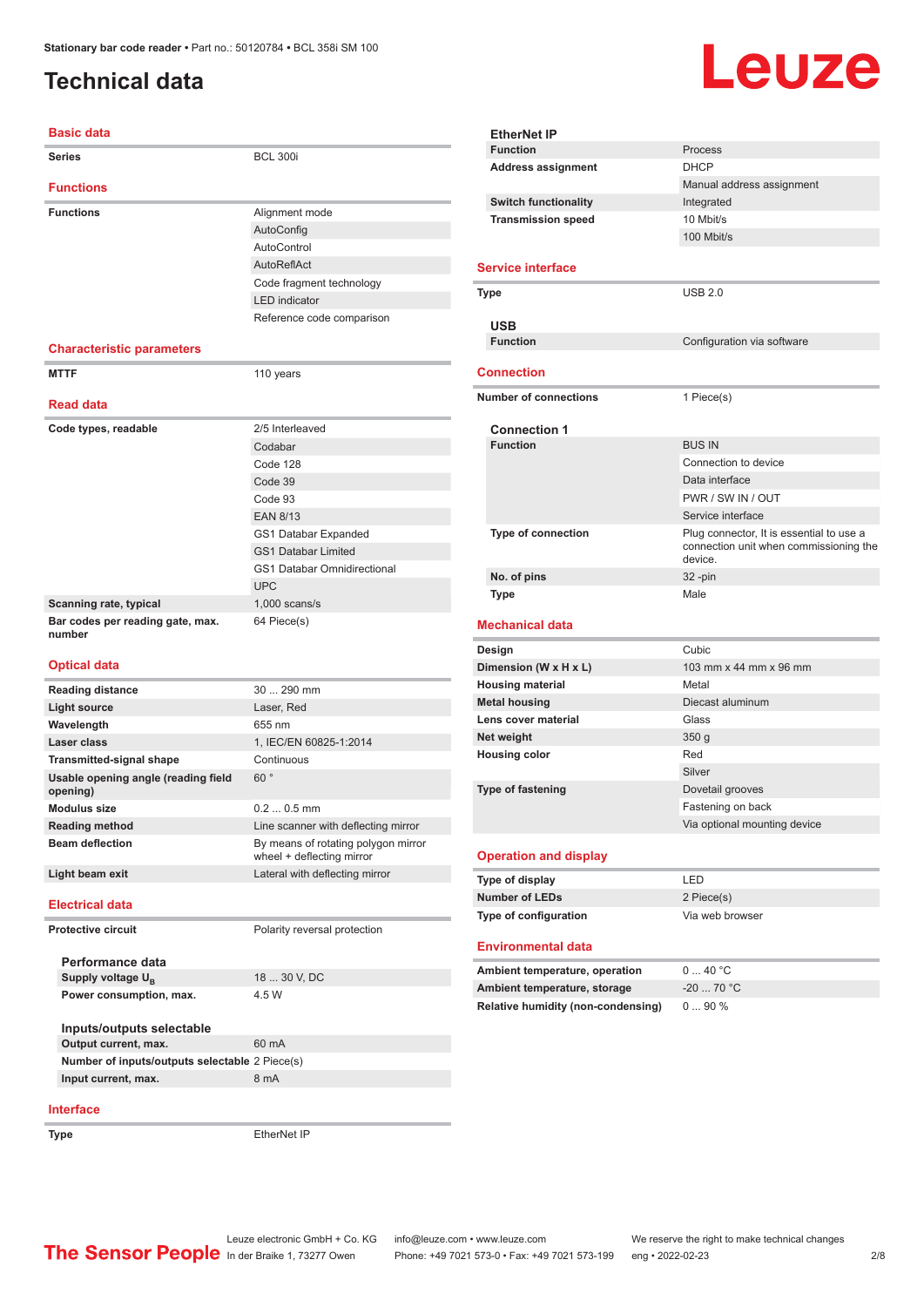### <span id="page-2-0"></span>**Technical data**

# Leuze

#### **Certifications**

| Degree of protection                                               | IP 65                    |
|--------------------------------------------------------------------|--------------------------|
| <b>Protection class</b>                                            | Ш                        |
| <b>Certifications</b>                                              | c UL US                  |
| Test procedure for EMC in accordance EN 55022                      |                          |
| with standard                                                      | EN 61000-4-2, -3, -4, -6 |
| Test procedure for shock in<br>accordance with standard            | IEC 60068-2-27, test Ea  |
| Test procedure for continuous shock<br>in accordance with standard | IEC 60068-2-29, test Eb  |
| Test procedure for vibration in<br>accordance with standard        | IEC 60068-2-6, test Fc   |

#### **Classification**

| <b>Customs tariff number</b> | 84719000 |
|------------------------------|----------|
| <b>ECLASS 5.1.4</b>          | 27280102 |
| <b>ECLASS 8.0</b>            | 27280102 |
| <b>ECLASS 9.0</b>            | 27280102 |
| ECLASS 10.0                  | 27280102 |
| <b>ECLASS 11.0</b>           | 27280102 |
| ECLASS 12.0                  | 27280102 |
| <b>ETIM 5.0</b>              | EC002550 |
| <b>ETIM 6.0</b>              | EC002550 |
| <b>ETIM 7.0</b>              | EC002550 |

### **Dimensioned drawings**

All dimensions in millimeters



- A Optical axis
- B Deflection angle of the laser beam: ± 30 °
- C M4 thread (5 deep)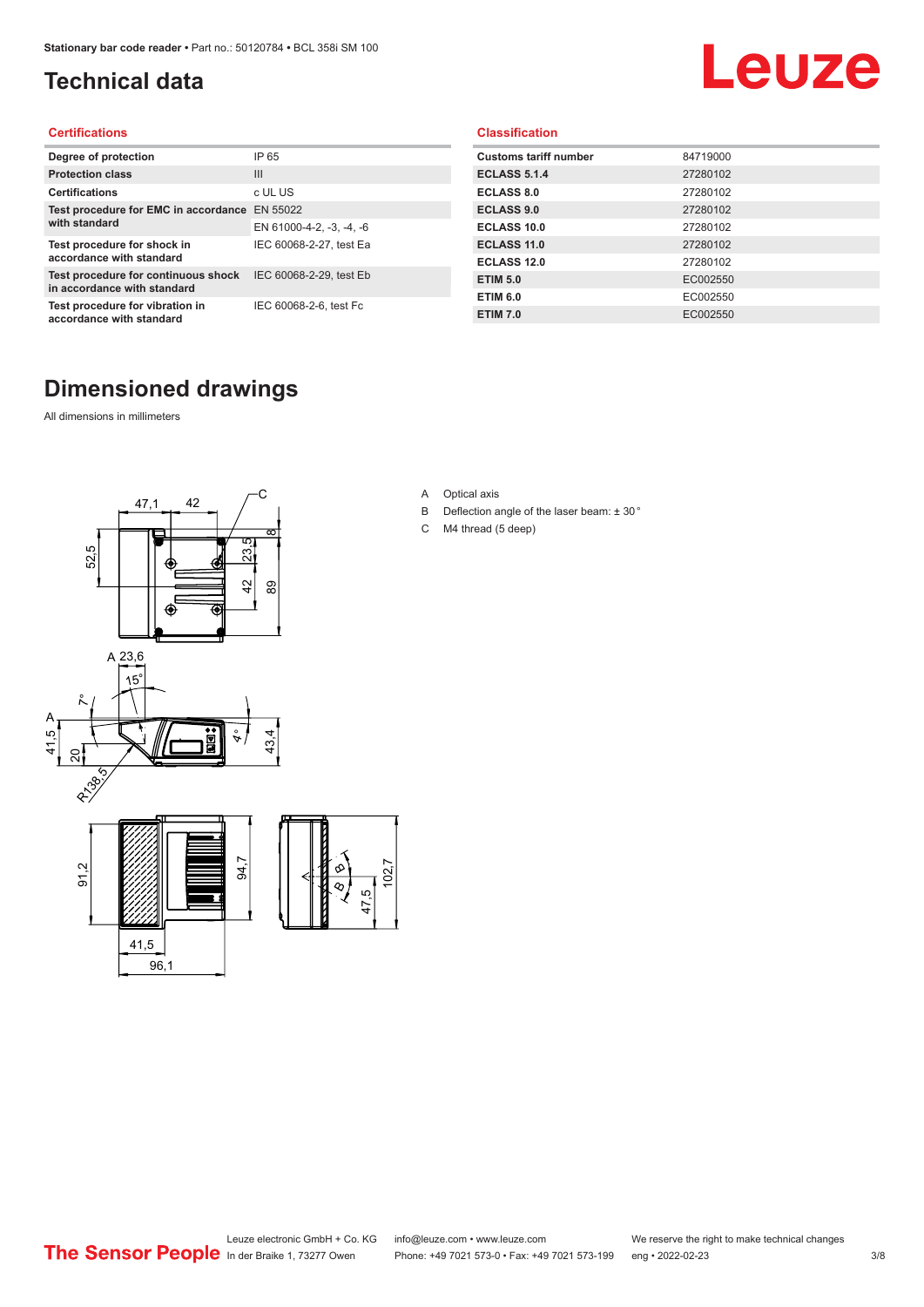#### <span id="page-3-0"></span>**Electrical connection**

# Leuze

#### **Connection 1**

| <b>Function</b>           | <b>BUS IN</b>                                                              |
|---------------------------|----------------------------------------------------------------------------|
|                           | Connection to device                                                       |
|                           | Data interface                                                             |
|                           | PWR / SW IN / OUT                                                          |
|                           | Service interface                                                          |
| <b>Type of connection</b> | Plug connector                                                             |
| <b>Type of connection</b> | It is essential to use a connection unit when<br>commissioning the device. |
| No. of pins               | $32 - pin$                                                                 |
| <b>Type</b>               | Male                                                                       |

#### **Diagrams**

#### Reading field curve



x Reading field distance [mm]

y Reading field width [mm]

### **Operation and display**

| <b>LED</b> |  | <b>Display</b>                        | <b>Meaning</b>                  |
|------------|--|---------------------------------------|---------------------------------|
| <b>PWR</b> |  | Green, flashing                       | Device ok, initialization phase |
|            |  | Green, continuous light               | Device OK                       |
|            |  | Green, briefly off - on               | Reading successful              |
|            |  | green, briefly off - briefly red - on | Reading not successful          |
|            |  | Orange, continuous light              | Service mode                    |
|            |  | Red, flashing                         | Device OK, warning set          |
|            |  |                                       |                                 |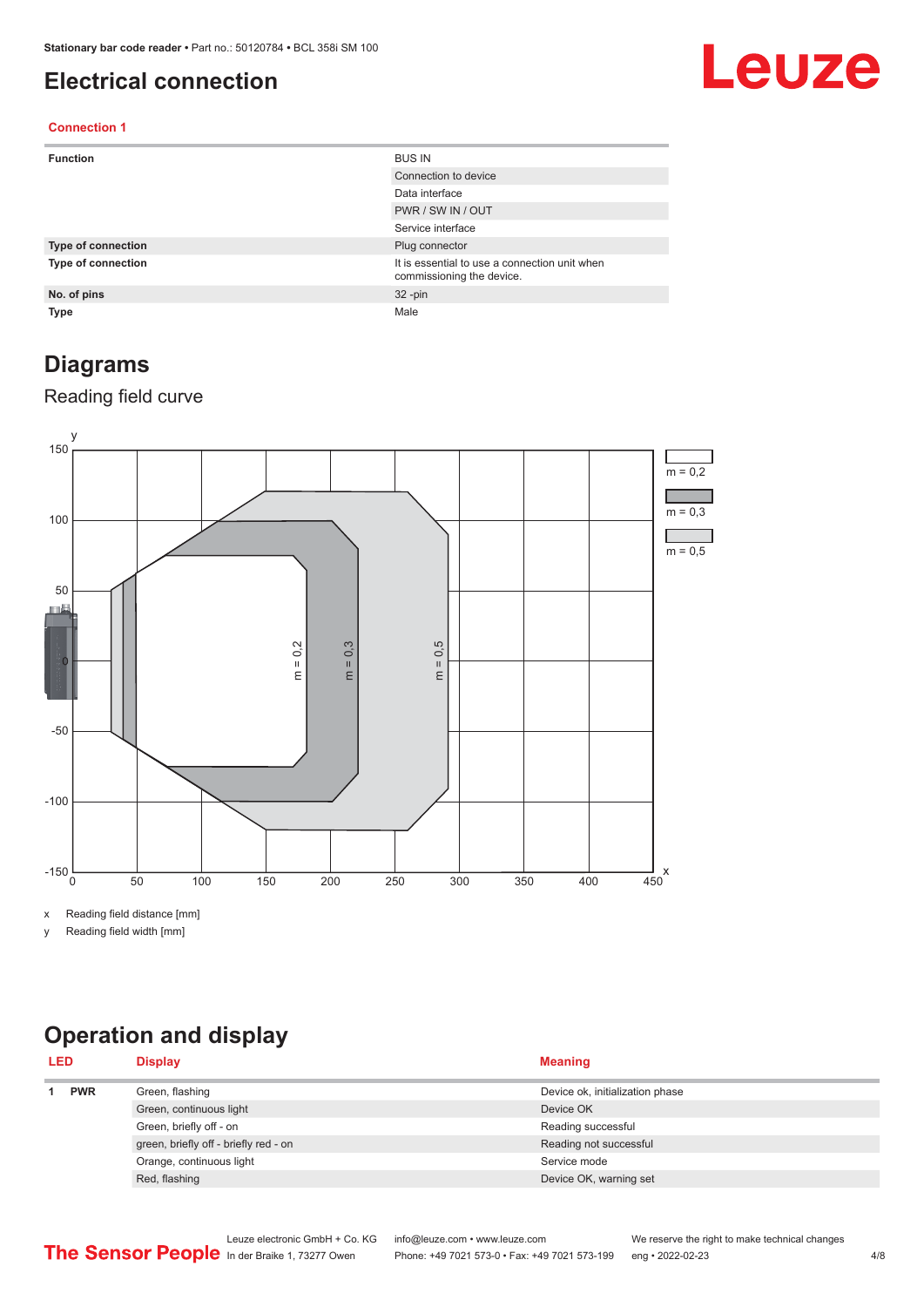#### <span id="page-4-0"></span>**Operation and display**

# Leuze

| <b>LED</b> |            | <b>Display</b>          | <b>Meaning</b>      |  |
|------------|------------|-------------------------|---------------------|--|
| 1          | <b>PWR</b> | Red, continuous light   | Error, device error |  |
|            | 2 NET      | Green, flashing         | Initialization      |  |
|            |            | Green, continuous light | Bus operation ok    |  |
|            |            | Red, flashing           | Communication error |  |
|            |            | Red, continuous light   | Bus error           |  |

#### **Part number code**

Part designation: **BCL XXXX YYZ AAA BB CCCC**

| <b>BCL</b>  | <b>Operating principle</b><br>BCL: bar code reader                                                                                                                                                                                       |
|-------------|------------------------------------------------------------------------------------------------------------------------------------------------------------------------------------------------------------------------------------------|
| <b>XXXX</b> | Series/interface (integrated fieldbus technology)<br>300i: RS 232 / RS 422 (stand-alone)<br>301i: RS 485 (multiNet slave)<br>304i: PROFIBUS DP<br>308i: EtherNet TCP/IP, UDP<br>338i: EtherCAT<br>348i: PROFINET RT<br>358i: EtherNet/IP |
| YY          | <b>Scanning principle</b><br>S: line scanner (single line)<br>R1: line scanner (raster)<br>O: oscillating-mirror scanner (oscillating mirror)                                                                                            |
| z           | <b>Optics</b><br>N: High Density (close)<br>M: Medium Density (medium distance)<br>F: Low Density (remote)<br>L: Long Range (very large distances)<br>J: ink-jet (depending on the application)                                          |
| <b>AAA</b>  | Beam exit<br>100: lateral<br>102: front                                                                                                                                                                                                  |
| <b>BB</b>   | <b>Special equipment</b><br>D: With display<br>H: With heating<br>DH: optionally with display and heating<br>P: plastic exit window                                                                                                      |
| CCCC        | <b>Functions</b><br>F007: optimized process data structure                                                                                                                                                                               |
| <b>Note</b> |                                                                                                                                                                                                                                          |
|             | $\&$ A list with all available device types can be found on the Leuze website at www.leuze.com.                                                                                                                                          |

#### **Notes**

| Observe intended use!                                                                                                                                                                                                         |
|-------------------------------------------------------------------------------------------------------------------------------------------------------------------------------------------------------------------------------|
| $\%$ This product is not a safety sensor and is not intended as personnel protection.<br>$\%$ The product may only be put into operation by competent persons.<br>§ Only use the product in accordance with its intended use. |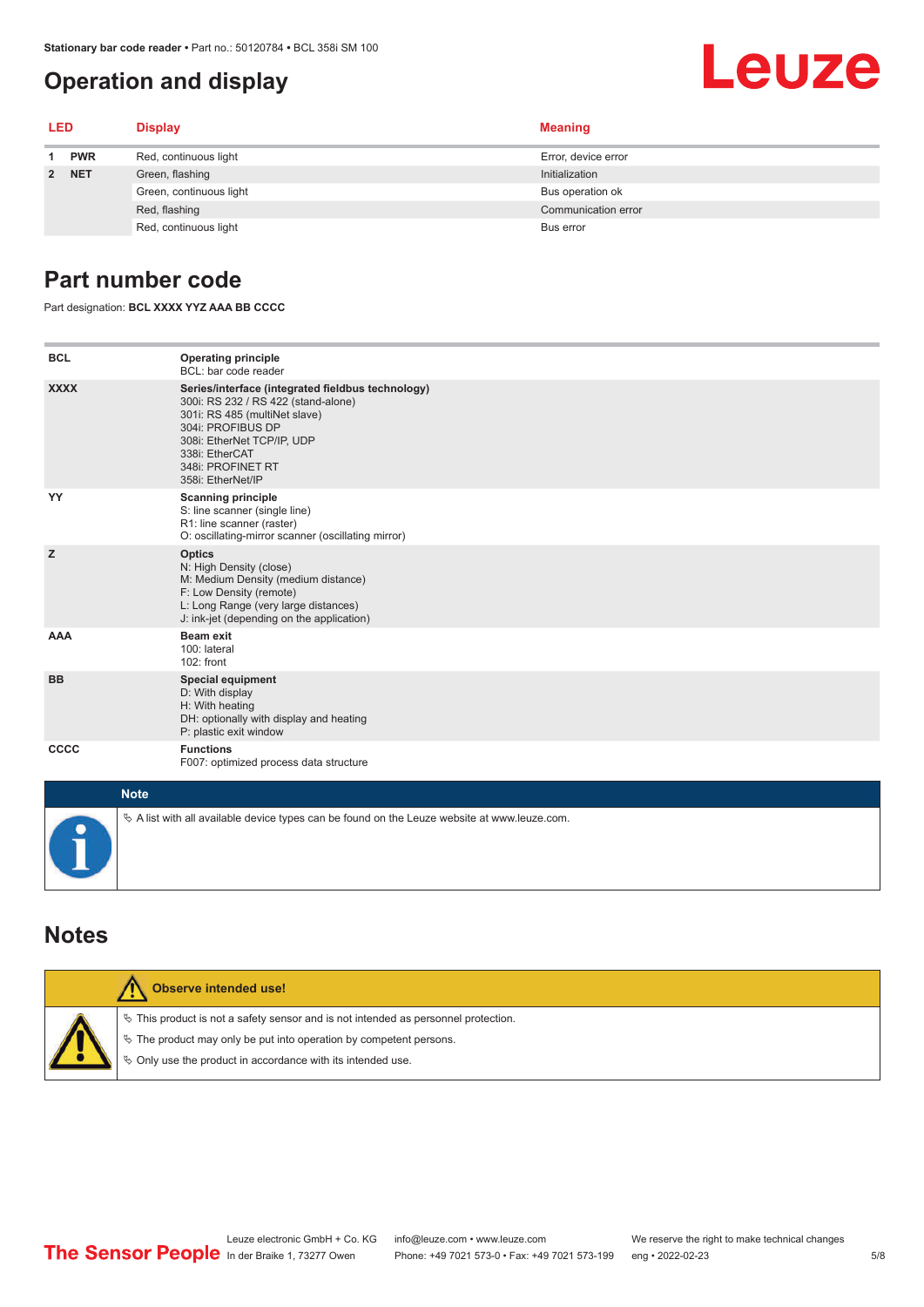#### <span id="page-5-0"></span>**Notes**

| <b>ATTENTION! LASER RADIATION - CLASS 1 LASER PRODUCT</b>                                                                                                                                                                                                                                                                                                                                                                                                                                                                                                   |
|-------------------------------------------------------------------------------------------------------------------------------------------------------------------------------------------------------------------------------------------------------------------------------------------------------------------------------------------------------------------------------------------------------------------------------------------------------------------------------------------------------------------------------------------------------------|
| The device satisfies the requirements of IEC/EN 60825-1:2014 safety requlations for a product of laser class 1 and complies with 21 CFR 1040.10 except<br>for conformance with IEC 60825-1 Ed. 3., as described in Laser Notice No. 56, dated May 8, 2019.<br>$\&$ Observe the applicable statutory and local laser protection regulations.<br>$\%$ The device must not be tampered with and must not be changed in any way.<br>There are no user-serviceable parts inside the device.<br>Repairs must only be performed by Leuze electronic GmbH + Co. KG. |

#### **Accessories**

#### Connection technology - Connection cables

|   |   | Part no. | <b>Designation</b>      | <b>Article</b>   | <b>Description</b>                                                                                                                                                                            |
|---|---|----------|-------------------------|------------------|-----------------------------------------------------------------------------------------------------------------------------------------------------------------------------------------------|
| ≌ | W | 50132079 | KD U-M12-5A-V1-<br>050  | Connection cable | Connection 1: Connector, M12, Axial, Female, A-coded, 5-pin<br>Connection 2: Open end<br>Shielded: No<br>Cable length: 5,000 mm<br>Sheathing material: PVC                                    |
|   |   | 50135074 | KS ET-M12-4A-P7-<br>050 | Connection cable | Suitable for interface: Ethernet<br>Connection 1: Connector, M12, Axial, Male, D-coded, 4-pin<br>Connection 2: Open end<br>Shielded: Yes<br>Cable length: 5,000 mm<br>Sheathing material: PUR |

### Connection technology - Interconnection cables

|   |     | Part no. | <b>Designation</b>                     | <b>Article</b>        | <b>Description</b>                                                                                                                                                                                                               |
|---|-----|----------|----------------------------------------|-----------------------|----------------------------------------------------------------------------------------------------------------------------------------------------------------------------------------------------------------------------------|
| Ħ | e   | 50117011 | <b>KB USB A - USB</b><br>miniB         | Service line          | Suitable for interface: USB<br>Connection 1: USB<br>Connection 2: USB<br>Shielded: Yes<br>Cable length: 1,500 mm<br>Sheathing material: PVC                                                                                      |
|   |     | 50137078 | <b>KSS ET-M12-4A-</b><br>M12-4A-P7-050 | Interconnection cable | Suitable for interface: Ethernet<br>Connection 1: Connector, M12, Axial, Male, D-coded, 4-pin<br>Connection 2: Connector, M12, Axial, Male, D-coded, 4-pin<br>Shielded: Yes<br>Cable length: 5,000 mm<br>Sheathing material: PUR |
|   | the | 50135081 | <b>KSS ET-M12-4A-</b><br>RJ45-A-P7-050 | Interconnection cable | Suitable for interface: Ethernet<br>Connection 1: Connector, M12, Axial, Male, D-coded, 4-pin<br>Connection 2: RJ45<br>Shielded: Yes<br>Cable length: 5,000 mm<br>Sheathing material: PUR                                        |

Leuze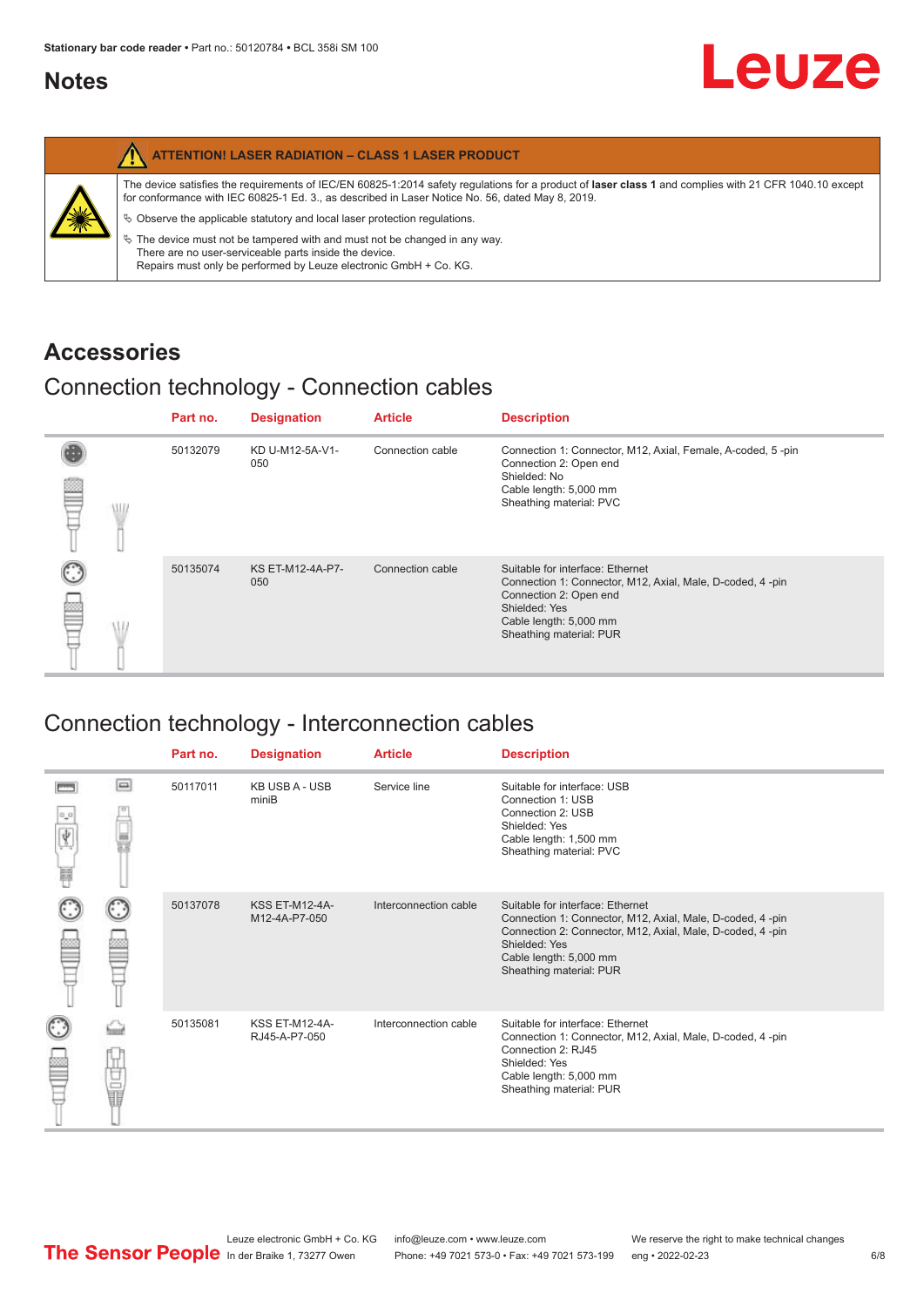#### **Accessories**

# Leuze

### Connection technology - Connection boxes

| Part no.   | <b>Designation</b> | <b>Article</b>  | <b>Description</b>                                                                                                               |
|------------|--------------------|-----------------|----------------------------------------------------------------------------------------------------------------------------------|
| 50120796 * | MK 358             | Connection unit | Suitable for: BCL 358i<br>Suitable for interface: EtherNet IP<br>Number of connections: 4 Piece(s)<br>Connection: Terminal       |
| 50120797*  | <b>MS 358</b>      | Connection unit | Suitable for: BCL 358i<br>Suitable for interface: EtherNet IP<br>Number of connections: 4 Piece(s)<br>Connection: Connector, M12 |

\* Necessary accessories, please order separately

#### Mounting technology - Mounting brackets

|               | Part no. | <b>Designation</b> | <b>Article</b>  | <b>Description</b>                                                                                                                                                                            |
|---------------|----------|--------------------|-----------------|-----------------------------------------------------------------------------------------------------------------------------------------------------------------------------------------------|
| $\rightarrow$ | 50121433 | BT 300 W           | Mounting device | Design of mounting device: Angle, L-shape<br>Fastening, at system: Through-hole mounting<br>Mounting bracket, at device: Screw type<br>Type of mounting device: Adjustable<br>Material: Metal |

#### Mounting technology - Rod mounts

| Part no. | <b>Designation</b> | <b>Article</b>  | <b>Description</b>                                                                                                                                                                                                                                                |
|----------|--------------------|-----------------|-------------------------------------------------------------------------------------------------------------------------------------------------------------------------------------------------------------------------------------------------------------------|
| 50121435 | BT 56 - 1          | Mounting device | Functions: Static applications<br>Design of mounting device: Mounting system<br>Fastening, at system: For 12 mm rod, For 14 mm rod, For 16 mm rod<br>Mounting bracket, at device: Clampable<br>Material: Metal<br>Tightening torque of the clamping jaws: $8 N·m$ |

#### Mounting technology - Other

| Part no. | <b>Designation</b> | <b>Article</b>  | <b>Description</b>                                                                                                                                 |
|----------|--------------------|-----------------|----------------------------------------------------------------------------------------------------------------------------------------------------|
| 50124941 | <b>BTU 0300M-W</b> | Mounting device | Fastening, at system: Through-hole mounting<br>Mounting bracket, at device: Clampable, Groove mounting, Suited for M4<br>screws<br>Material: Metal |